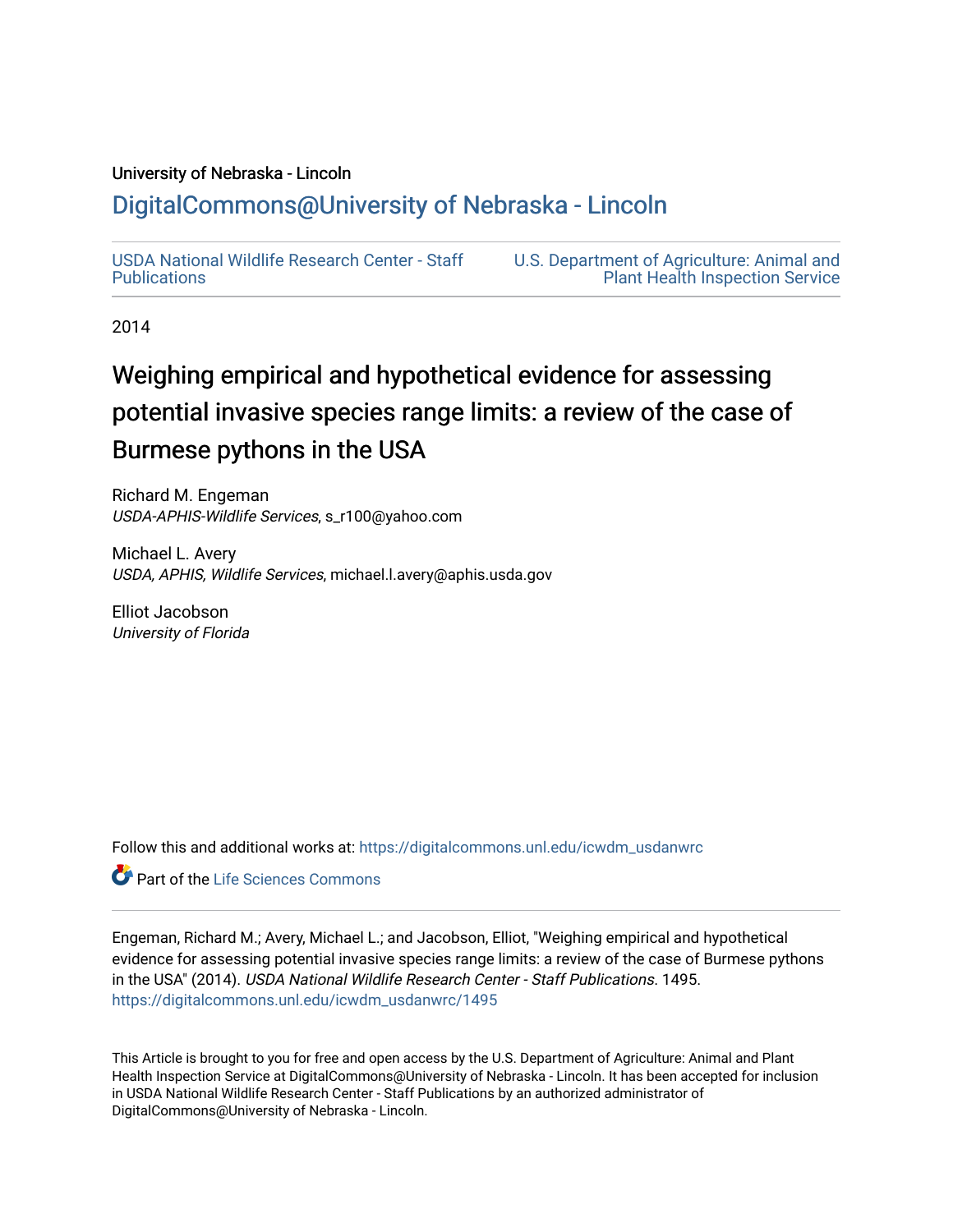REVIEW ARTICLE

## Weighing empirical and hypothetical evidence for assessing potential invasive species range limits: a review of the case of Burmese pythons in the USA

Richard Engeman • Michael L. Avery • Elliott Jacobson

Received: 23 October 2013 /Accepted: 6 June 2014 /Published online: 19 June 2014  $\oslash$  Springer-Verlag Berlin Heidelberg (outside the USA) 2014

Abstract Range expansion potential is an important consideration for prioritizing management actions against an invasive species. Understanding the potential for range expansion by invasive reptiles such as the Burmese python can be challenging, because the lack of knowledge on fundamental physiological and behavioral constraints initially forces reliance on modeling to predict hypothetical invasive range potential. Hypothetical predictions for Burmese python range limits in the USA have been highly divergent, from only extreme South Florida and the extreme southern Gulf edge of Texas to a broad swath over the southern third of the continental USA. Empirical observations on python thermal tolerances and behavioral abilities to cope with more temperate temperatures became evident during a cold spell in December 2009–January 2010. We review and highlight important considerations for improving invasive range estimation methodology, deciding between competing range predictions, and the importance of having, and applying, empirical data to aid in decision making.

Keywords Climate matching  $\cdot$  Constrictor snakes  $\cdot$ Physiological ecology . Python molurus bivittatus . Species distribution models . Thermal tolerances

Responsible editor: Philippe Garrigues

R. Engeman  $(\boxtimes)$ 

USDA, APHIS, Wildlife Services, National Wildlife Research Center, 4101 LaPorte Ave., Fort Collins, CO 80521-2154, USA e-mail: richard.m.engeman@aphis.usda.gov

M. L. Avery

USDA, APHIS, Wildlife Services, National Wildlife Research Center, 2820 East University Ave., Gainesville, FL 32641, USA

E. Jacobson

College of Veterinary Medicine, University of Florida, Gainesville, FL 32610, USA

## Introduction

Range expansion potential is an important consideration for prioritizing and developing management actions, policy, and rule making against invasive species. The Burmese python (Python molurus bivittatus), a well-established exotic species in the Everglades region of extreme southern Florida, is considered a major invasive species threat due to its large adult size (potentially  $>5$  m) and the wide ranges in size and diversity of species as potential prey. These top-order carnivores are suspected of having serious impacts to native fauna, including endangered species, in the Everglades region (Dorcas et al. [2012](#page-6-0); Dove et al. [2011](#page-6-0); Greene et al. [2007;](#page-6-0) Snow et al. [2007a\)](#page-6-0). Predicting the range expansion potential of the Burmese python can illuminate the potential breadth and magnitude of its impacts beyond South Florida.

Various range predictions for the Burmese python in the USA have been far from concordant (Jacobson et al. [2012;](#page-6-0) Pyron et al. [2008](#page-6-0); Rodda et al. [2009](#page-6-0); Van Wilgen et al. [2009\)](#page-6-0). Here, we use the case of the Burmese python in Florida to examine issues concerning disparities among modeling results and between model predictions and available empirical information as well as concepts for making cogent choices in model development and for deciding among alternative range predictions.

### Brief background

Burmese pythons arrived in South Florida through the pet trade, imported initially from the Bangkok, Thailand area, and subsequently (after 1994) from near Ho Chi Minh City, Vietnam (Barker and Barker [2008a,](#page-5-0) [b](#page-5-0); de Vosjoli and Klingenberg [2005](#page-6-0)). Burmese pythons have probably been breeding in the wild in South Florida for nearly a quarter century (Meshaka et al. [2000\)](#page-6-0), with the invasion pathway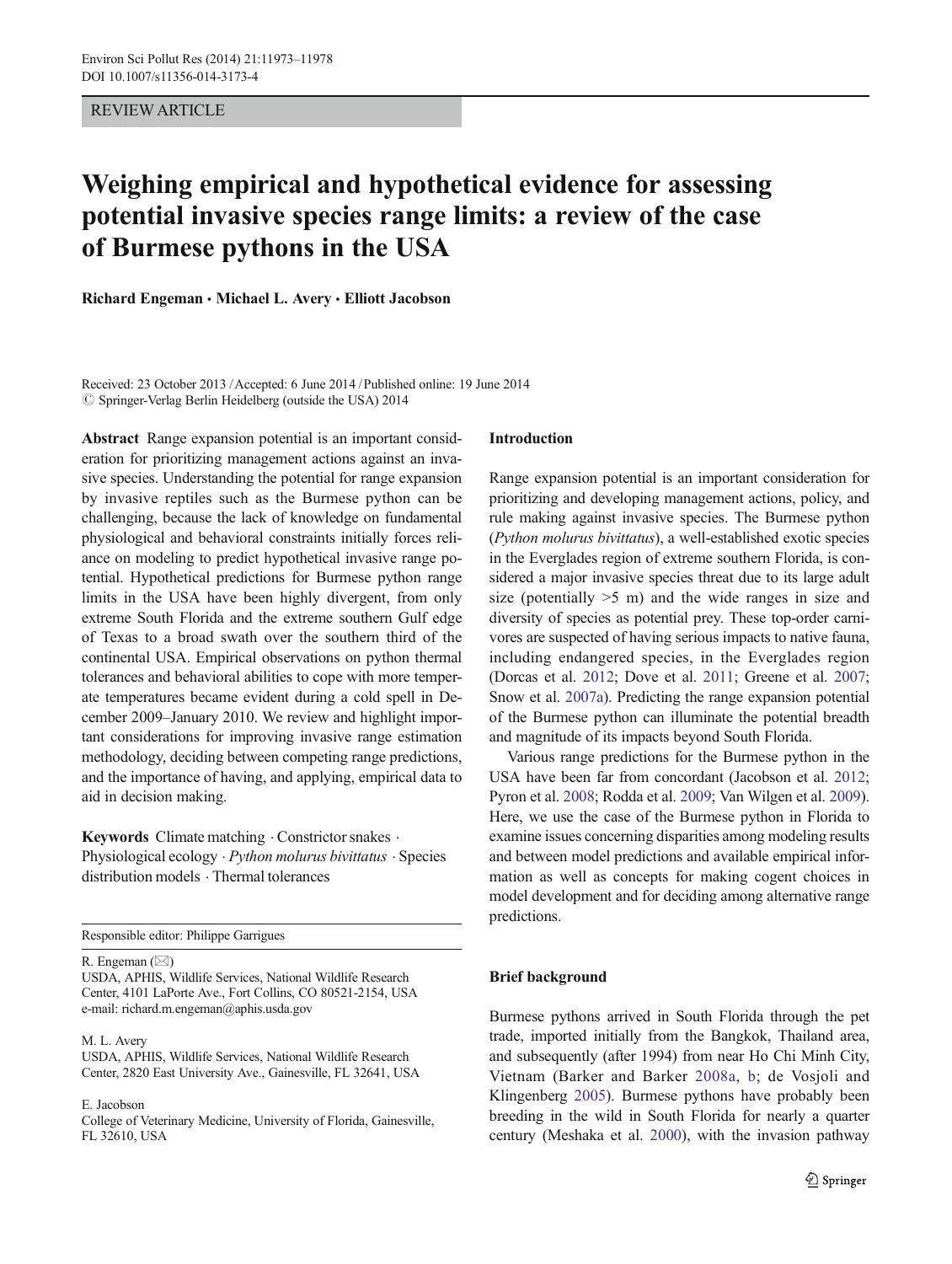largely attributed to (illegal) pet releases (see Hardin [2007](#page-6-0) for a summary of legal rules concerning non-native species in Florida), although the highly destructive Hurricane Andrew in 1992 may also have released many from captive breeding and holding facilities (Bilger [2009;](#page-5-0) Hardin [2007](#page-6-0); Snow et al. [2007b](#page-6-0)). The Florida pythons possess little genetic variability, and they appear to be distinct from Vietnam pythons (Collins et al. [2008](#page-5-0)), implying Thai origins (directly or indirectly) as the most plausible source for the Florida population. Additional DNA sequencing would be needed to determine the primary area(s) from which the Florida population originated.

As with most reptiles, the physiological thermal tolerances for Burmese pythons have not been experimentally defined. Considering that reptile species richness across the world can be mostly explained by temperature (Qian [2010](#page-6-0)), thermal tolerance information would be valuable for assessing range expansion potential. The critical thermal minimum, the low temperature where activity is impaired sufficiently to make survival unlikely, is especially important in this context (Avery [1982](#page-5-0); Cowles and Bogert [1944;](#page-6-0) Huey [1982](#page-6-0); Jacobson et al. [2012\)](#page-6-0). Combined with physiological thermal tolerances, survival of a reptile depends on its behavioral flexibility in the face of thermal challenges. For the Burmese python to expand its range outside South Florida, the species must be able to tolerate or behaviorally protect itself from increasingly cold temperatures further north along the Florida peninsula and beyond into the rest of the USA mainland. Addressing the cooler temperatures may well pose a serious behavioral test for the species, because thermoregulation is relatively passive in the tropical and subtropical regions of Southeast Asia where the Burmese python is native, with ambient temperatures generally stable and supportive of normal activity throughout the year (Avery [1982](#page-5-0); Huey [1982](#page-6-0); Jacobson et al. [2012](#page-6-0); Shine and Madsen [1996](#page-6-0)).

## Hypothetical correspondence between native climate and invasive range

Because preferred optimum temperature ranges and thermal limits are undefined for most reptiles, climate matching is a commonly applied modeling technique for estimating the geographical limits and risk potential of an invasive species based on where it occurs in its native range (Engeman et al. [2011](#page-6-0)). Bomford et al. [\(2009\)](#page-5-0) proposed that climate matching can be a valuable tool for assessing risk of establishment by alien herpetofauna, and many researchers have been exploring and evaluating attributes for assessing establishment risk (Bomford et al. [2009](#page-5-0); Hayes and Barry [2008;](#page-6-0) Stohlgren and Schnase [2006\)](#page-6-0). As with all statistics and modeling, the data upon which a model is generated and the analytical methods used to produce the results determine the accuracy and utility of inferences (Engeman et al. [2011\)](#page-6-0). Thus, it is essential to

accurately define the appropriate native climate data to use in range predictions. Different models have been used to infer possible limits of Burmese python distribution in the continental USA and have produced widely divergent range predictions (Jacobson et al. [2012;](#page-6-0) Pyron et al. [2008](#page-6-0); Rodda et al. [2009;](#page-6-0) Van Wilgen et al. [2009\)](#page-6-0).

Three of these modeling efforts (Pyron et al. [2008](#page-6-0); Rodda et al. [2009](#page-6-0); Van Wilgen et al. [2009](#page-6-0)) based their analyses on climate information from localities within and near the combined native distribution of the Burmese python and the closely related Indian python (P. molurus molurus). It should be noted that even though the Burmese python has been considered a subspecies of the same species as the Indian python, the two were distinguished legally, with the Indian python having been listed as an endangered species since 1976 (USDI/U.S. Fish and Wildlife Service [1976](#page-6-0)) and not imported to the USA since 1972 (Barker and Barker [2008b\)](#page-5-0). It should also be noted that the Burmese python, originally described as a distinct species in 1820 (Barker and Barker [2008a\)](#page-5-0), has alternated between being classified as a distinct species and being classified as a subspecies within P. molurus (see Barker and Barker [2008a](#page-5-0) for a brief classification history), with the subspecies classification being accepted since 1930 (Barker and Barker [2008a\)](#page-5-0). Recently, articles have appeared suggesting designation of Burmese and Indian pythons as distinct species (Jacobs et al. [2009;](#page-6-0) Reynolds et al. [2013](#page-6-0)), although a genomic study is needed using adequate sampling and accurate sequencing from multiple populations of each snake to establish whether or not they can be considered distinct species.

Rodda et al. [\(2009](#page-6-0), originally published online in 2008) used temperature and rainfall data to generate a hypothetical range of suitable habitat covering a large swath of the southern third of the USA from coast to coast. Similarly, Van Wilgen et al. ([2009](#page-6-0)) used bioclimatic modeling to predict Burmese python potential range to also include much of the southeast USA and the Pacific Northwest coast of the USA and Canada. Pyron et al. [\(2008](#page-6-0)) used ecological niche modeling to infer southern Florida and the very southern extremity of Texas as the only suitable habitat for Burmese pythons in the USA. Rodda et al. ([2011\)](#page-6-0) later critiqued Pyron et al. [\(2008](#page-6-0)) on technical merit. Ignoring the potential for faults among the models (see "[Range model](#page-3-0) [approaches, pitfalls, and model selection](#page-3-0)"), their radically divergent results make it difficult to know which result, if any, should be trusted for decision-making purposes. As we discuss later, empirical data form the most dependable asset for discriminating among competing model outputs.

## Combining physiological tolerance projections with empirical observations

In contrast to strictly hypothetical climate modeling approaches, Jacobson et al. ([2012](#page-6-0)) analyzed the question of cold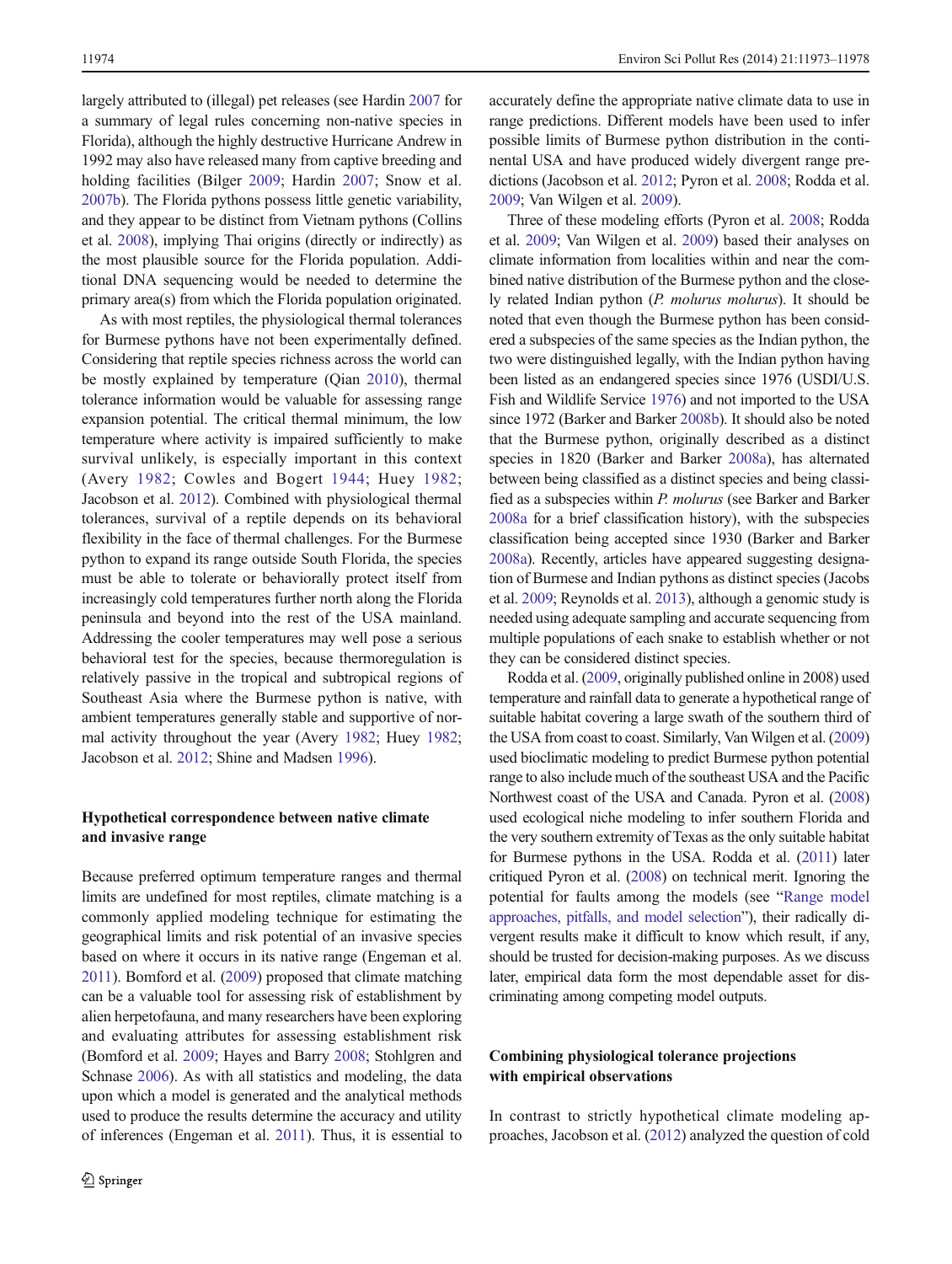<span id="page-3-0"></span>tolerance and potential range expansion by integrating multiple hypothetical and empirical factors:

- 1. Postulated minimum temperatures for python digestion, activity, and survival;
- 2. Daily low and high temperatures recorded from October through February 2005–2011 from four sites (Homestead, Orlando, and Gainesville, FL, and Aiken, SC);
- 3. Recent empirical reports on overwinter mortality of Burmese python in the Everglades, Gainesville, FL, and Aiken, SC; and
- 4. Empirical observations on whether Burmese pythons possess behaviors and physiology to cope with and survive winter temperatures.

Assimilating all factors of physiological and behavioral function with historical norms and extremes in current and possible colonization localities, they concluded that it is unlikely that Burmese pythons would be able to expand to or colonize areas beyond their current range in South Florida.

#### Empirical observations

Range predictions based on hypothetical climate models or estimates of thermal tolerances are just that, hypothetical. Until empirical data are available for testing which prediction is most accurate, there is no certain means to know whether a prediction has merit. A prolonged cold front in the southern USA during December 2009–January 2010 enabled testing of model range predictions and provided valuable empirical thermal tolerance information for Burmese pythons (Jacobson et al. [2012\)](#page-6-0).

In January 2010, Mazzotti et al. ([2011\)](#page-6-0) were using radiotelemetry to monitor activity of 10 Burmese pythons in the heart of their invasive range in Everglades National Park. During this period, ambient temperatures recorded at Homestead Air Reserve Base (just east of Everglades National Park) were colder than normal (Jacobson et al. [2012\)](#page-6-0). Following the period of cold temperatures, nine of the 10 monitored pythons were found dead or near dead (Mazzotti et al. [2011](#page-6-0)), indicating a large portion of the wild population may have died in the cold.

During this same cold spell, Avery et al. [\(2010\)](#page-5-0) found that, even with refugia and heat sources, adult Burmese pythons did not demonstrate behavioral or physiological abilities to survive cold weather events in the central Florida peninsula, 400 km north of their introduced range in the Everglades area. During 2–12 January 2010, 47 % of hourly ambient temperatures recorded in Gainesville, FL, were  $\leq 0$  °C (Avery et al. [2010\)](#page-5-0). Of nine adult Burmese pythons maintained in individual outdoor enclosures with shelter and a heat source, only

two snakes stayed in their heated hide boxes and survived exposure to the cold temperatures (Avery et al. [2010\)](#page-5-0).

Dorcas et al. ([2011\)](#page-6-0) tested whether Burmese pythons could survive in the more temperate climates predicted by Rodda et al. [\(2009\)](#page-6-0) as suitable for possible colonization. They released 10 wild-caught male pythons from Everglades National Park in June 2009 into a near-natural enclosure in Aiken, SC. The same cold front that severely impacted the Florida pythons simultaneously passed through South Carolina. However, temperatures in South Carolina are colder than those in Florida, and eight of the 10 pythons died in cold temperatures in December 2009 prior to the severe cold front in January 2010 when the final two of the pythons were found dead (Dorcas et al. [2011](#page-6-0)).

For these studies, subfreezing temperatures resulted in python mortality regardless of whether snakes had access to refugia with above-freezing temperatures. Any pythons living north of the Everglades appeared to have a poor chance for survival. As documented by radiotelemetry, even pythons in the Everglades had a high risk of mortality (Mazzotti et al. [2011](#page-6-0)).

The behavioral observations by Avery et al. [\(2010\)](#page-5-0) and Mazzotti et al. ([2011\)](#page-6-0) were congruent with those of Barker [\(2008\)](#page-5-0) that tropical constrictors, including Burmese pythons, do not display a survival instinct for avoiding lethally cold temperatures. The Burmese python, as a mostly tropical and subtropical species, apparently does not recognize potentially lethal cold. Instead, it appears to increase basking to counter lower temperatures (Avery et al. [2010;](#page-5-0) Barker [2008](#page-5-0)), effective for increasing body temperature within the limited breadth of ambient temperatures in their native range, but placing them at risk in more temperate climes (Jacobson et al. [2012\)](#page-6-0).

#### Range model approaches, pitfalls, and model selection

When no solid understanding exists for predicting the potential range of an invasive species, hypothetical predictions are often based on the climate characteristics of the native range. The hypothetical predictions for potential range of Burmese pythons in the USA are very disparate, and there is no fixed protocol that will lead to certain accuracy for predicting range expansion by an introduced species. The disparate predictions of invasive potential of the Burmese python demonstrate that data sources and modeling factors greatly influence range predictions. Common sense guidelines can contribute to, but not guarantee, accuracy. Incorporating climate data from localities distant from the source population and combining native range data from multiple taxa likely lead to a propagation of errors when predicting invasive range potential (Engeman et al. [2011](#page-6-0); Jacobson et al. [2012](#page-6-0)).

Occam's razor (e.g., Baker [2007](#page-5-0)), the principle encouraging the selection of the hypothesis requiring the fewest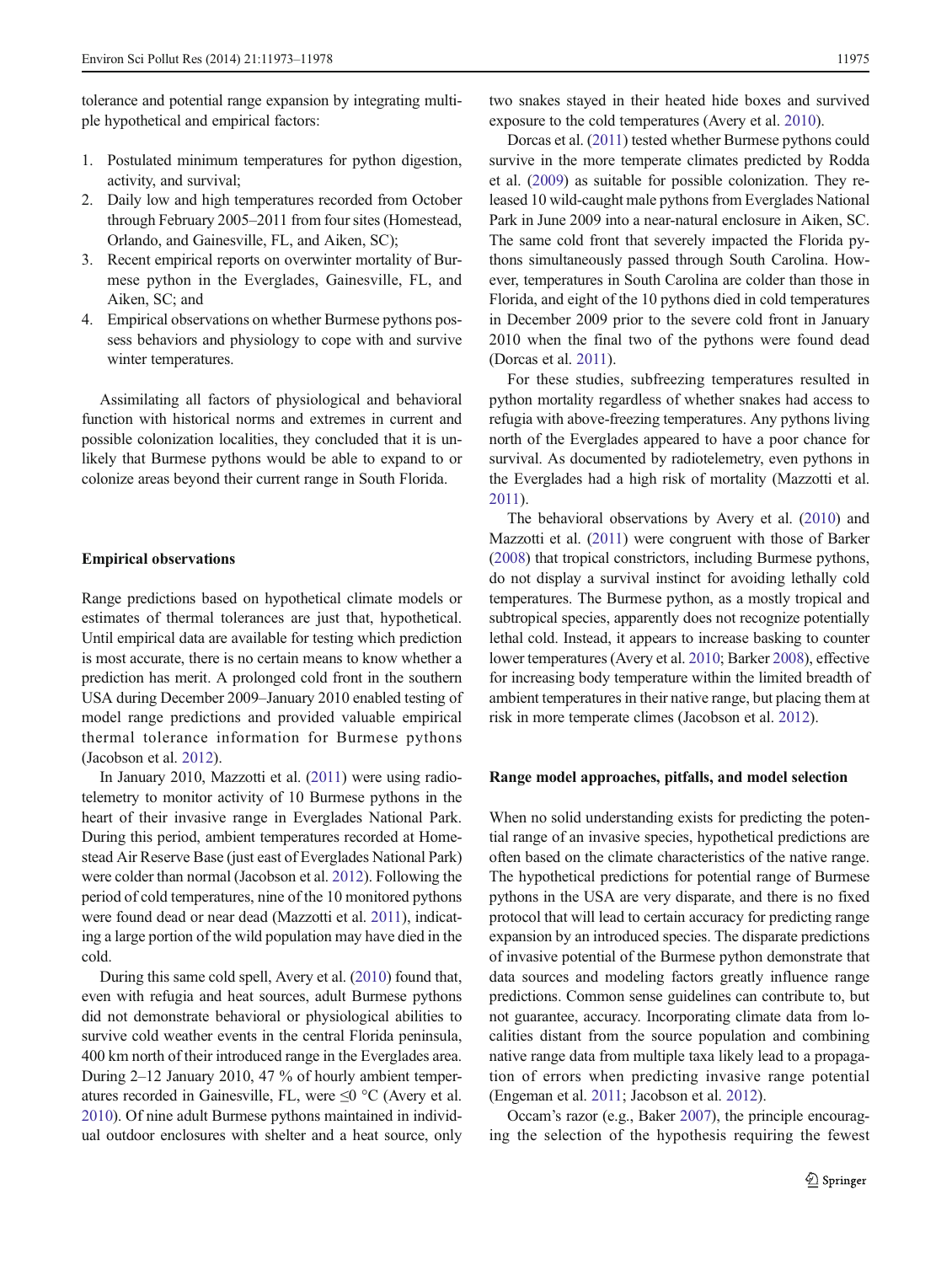assumptions, might be applied to selecting among competing hypothetical range predictions. The most parsimonious explanation of python range potential would be that a genetically homogeneous invasive population of a tropical/subtropical species would populate only areas environmentally similar to its area of origin. To assume such a species would expand its range beyond such circumstances requires acceptance of increasingly unlikely combinations of assumptions. First, the species would have to be assumed to have increasingly greater physiological tolerances (critical thermal minimum) for survival as the climate becomes more temperate. Second, the species would also have to be assumed to have increasingly broader behavioral characteristics for survival as climate becomes more temperate (e.g., hibernation versus basking in lethally cold conditions). Third, even if the species was behaviorally programmed to seek shelter from the cold, assumptions would have to be made concerning sufficient availability of refugia with adequate size, depth, and moisture content to ensure protection of very large snakes from freezing temperatures and dehydration. While Occam's razor can serve as a scientific tiebreaker among hypotheses (i.e., three hypothetical models with a paucity of empirical data), empirical data for assessing model adequacy are of greater definitive virtue (Baker [2007](#page-5-0)). From either perspective, the most conservative of the range predictions for Burmese pythons in the USA appears to be the most plausible. That is, the hypothetical range prediction with the most parsimonious assumptions (most conservative range predictions) corresponded well with the empirical observations of Burmese pythons experiencing local temperature extremes. The empirical evidence from the cold spell also demonstrated that extreme daily temperature changes rather than, or in addition to, monthly mean temperatures need to be factored into climate-based models for defining areas at risk of invasion (Avery et al. [2010](#page-5-0); Engeman et al. [2011](#page-6-0)).

Accurate assessment of the native range based on actual record locations is essential for developing climate data from native ranges. Obtaining accurate data representations of where a species occurs in its native range along with associated weather data seems to be relatively simple in concept but is open to pitfalls. For example, one potential error would be to assume that a species occurs throughout the area loosely connected by boundary lines within which record locations occur, as this makes it impossible to associate with certainty a weather station to a specific area in which the species is found. Another potential trap would be to strictly consider species record locations and meteorological stations based on twodimensional map distances without also considering intervening three-dimensional altitudinal topographies, as this could greatly bias the climate data for the native range (e.g., Engeman et al. [2011](#page-6-0)). Furthermore, Jacobson et al. [\(2012\)](#page-6-0) suggest developing distribution models that link spatial data with physiological responses of the species to its environment

(e.g., Kearney and Porter [2009](#page-6-0)), although this approach requires information on species physiological ecology which often is not available.

Jeschke and Strayer ([2008](#page-6-0)) assert that "the general usefulness of bioclimatic models is unclear." They point out in particular that bioclimatic models are often applied but rarely tested. Further, bioclimatic models form the first of the following two general model categories for predicting potential invasive ranges (Jeschke and Strayer [2008](#page-6-0)):

- 1. Models that statistically compare climatic variables (e.g., temperature, precipitation, etc.) between locations, also referred to as correlative models (Dormann et al. [2012\)](#page-6-0), as contrasted with
- 2. Models based on species' tolerances to environmental factors (e.g., critical thermal minimum and maximum) which are often determined in laboratory settings. These can also be considered as process-based models (Dormann et al. [2012\)](#page-6-0).

The models of Pyron et al. [\(2008\)](#page-6-0), Rodda et al. ([2009](#page-6-0)), and Van Wilgen et al. [\(2009\)](#page-6-0) fall in the former category, while the approach of Jacobson et al. ([2012](#page-6-0)) falls more into the latter category.

Model performance for predicting range spread by an invasive species is best tested using independent data, which typically are not readily available (Jeschke and Strayer [2008\)](#page-6-0). The January 2010 cold spell offered the first rigorous independent test data for assessing performance of bioclimatic models predicting the potential range of Burmese pythons. The most conservative model (Pyron et al. [2008](#page-6-0)) corresponded best to the empirical observations.

In adaptive management (Holling [1978](#page-6-0); Stankey et al. [2005;](#page-6-0) Walters [1986\)](#page-6-0), methods evolve as an iterative process; information acquired in association with management actions is incorporated to improve future management actions. For models, an adaptive strategy improves predictions as foundational flaws in modeling assumptions or procedures are discovered and/or as tests of model estimates become available through acquisition of empirical data (e.g., Bromberg et al. [2011](#page-5-0); Cianfrani et al. [2010](#page-5-0); Jones [2012\)](#page-6-0). This approach serves to improve prediction by reducing structural and parametric uncertainty arising from incomplete (or inaccurate) knowledge about the modeled system (Runge et al. [2011\)](#page-6-0).

As an example, the efforts of Pyron et al. [\(2008\)](#page-6-0) could be considered as an iterative update of the existing model efforts by Rodda et al. ([2009](#page-6-0)), which was originally published online in 2008 (hence the dates of the cited papers), as they stated that their efforts were motivated in part to correct some of the native climate issues found in Rodda et al. [\(2009\)](#page-6-0). Pyron et al. [\(2008\)](#page-6-0) did this by basing their analyses only on the actual locality presence information (for Burmese and Indian pythons combined), rather than the data from weather stations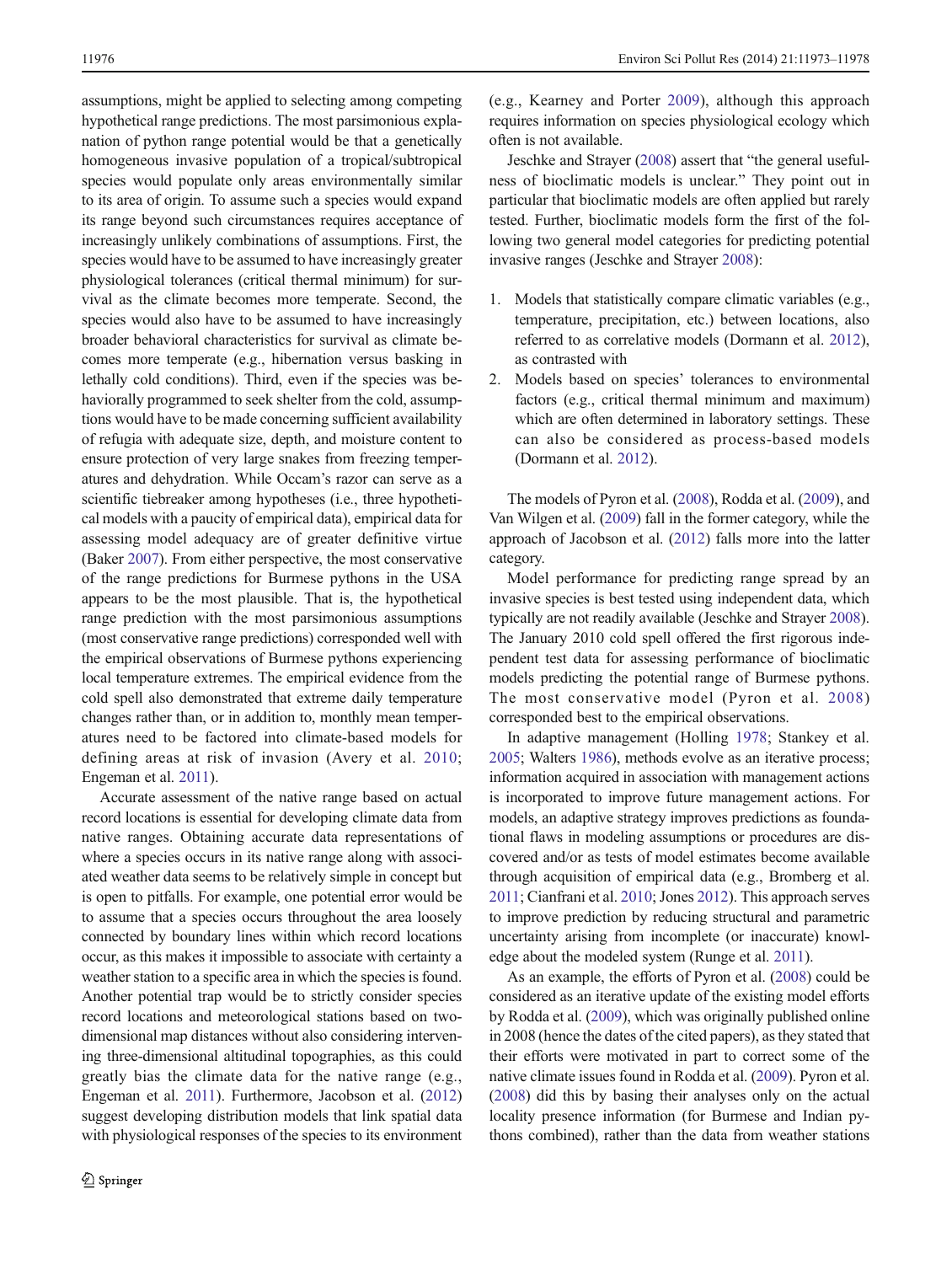<span id="page-5-0"></span>presumed to be within the envelope of their native range(s) as applied by Rodda et al. [\(2009\)](#page-6-0). The results of Pyron et al. [\(2008\)](#page-6-0) approximated well the current invasive range of Burmese pythons in extreme South Florida. In general for this and the other correlative models, further refinements using known locality presence data only for the Burmese python and inclusion of empirical information on the lethality of the January 2010 cold spell would potentially further increase their model accuracy. In the case of the process-based model, Jacobson et al. [\(2012\)](#page-6-0) presented their results with knowledge of the cold spell's effects on pythons; their efforts likely could be improved with experimentally determined thermal tolerances for Burmese pythons rather than applying conservatively hypothesized figures.

Besides iteratively updating a particular type of model using improved information, it may also be possible to combine different models to form an ensemble model (e.g., Crossman and Bass [2008](#page-6-0); Jones et al. [2010\)](#page-6-0) as a means of increasing confidence in results. Creating a single type of model is difficult, so it is natural that creating an ensemble model would be more so, as already indicated for linking spatial distribution models with physiological responses of the species to its environment (Jacobson et al. [2012](#page-6-0); Kearney and Porter [2009\)](#page-6-0). Moreover, errors in underlying models can cause errors in composite models, further highlighting the need to iteratively update the underlying models as improved information and methods become available.

#### Discussion

Prevention is the most efficient and economical means to control invasive species (e.g., NISC [2001\)](#page-6-0), and a variety of steps have been taken to reduce the number of introductions in Florida, with some apparent success (Hardin [2007](#page-6-0)). The soundest approaches for estimating range limits of an invasive species would be of most value to managers and policy makers for deciding the best course(s) of action for managing the species. In congruence with the empirical data from the associated inherent test of the hypothetical range predictions by the cold front, Burmese pythons are considered by Florida authorities as a problem not extending beyond Florida's subtropical climate (e.g., Nolen [2012\)](#page-6-0). In contrast, the U.S. Fish and Wildlife Service listed the Burmese python and three other large constrictor snakes as nationally injurious invasive species under the Lacey Act, making it illegal to import or transport them across state lines. Battling the species' spread in the USA has been featured prominently in the reasoning for this action (Nolen [2012\)](#page-6-0).

Florida's subtropical climate in the south, its major ports of entry for many wildlife species to the USA (both legal and illegal), its thriving captive wildlife industry, and its location

in an area of destructive hurricanes that can release captive animals make the state especially susceptible to the introduction and establishment of a wide range of species (e.g., Corn et al. 2002; Hardin [2007\)](#page-6-0). Moreover, Florida is isolated from land with similar climates, resulting in the state's native vertebrates typically originating in the southeast USA at the southern extremes of their ranges. Invaders to Florida therefore find relatively fewer native species to contend with than in most tropical/subtropical locations (Hardin [2007](#page-6-0)). Not surprisingly, Florida and Hawaii have the most severe invasive species problems in the USA (U.S. Congress [1993;](#page-6-0) Corn et al. 2002). Florida has more introduced animals than any other regions of the USA and also ranks high in this respect globally (Hardin [2007](#page-6-0)). It stands to reason that exotic species will continually become introduced and established in Florida. In developing invasive species management priorities, it is not only important to gain insight into potential ecological impacts but to assess a species' potential for range expansion in a sound manner.

## References

- Avery RA (1982) Field studies of body temperatures and thermoregulation. In: Gans C, Pough FH (eds) Biology of the Reptilia, vol 12. Academic Press, New York, pp 93–166
- Avery ML, Engeman RM, Keacher KL, Humphrey JS, Bruce WE, Mathies TC, Mauldin RE (2010) Cold weather and the potential range of invasive Burmese pythons. Biol Invasions 12:3649–3652
- Baker A (2007) Occam's razor in science: a case study from biogeography. Biol Philos 22:193–215
- Barker DG (2008) Will they come in out of the cold? Observations of large constrictors in cool and cold conditions. Bull Chicago Herpetol Soc 43:93–97
- Barker DG, Barker TM (2008a) The distribution of the Burmese python, Python molurus bivittatus. Bull Chicago Herpetol Soc 43:33–38
- Barker DG, Barker TM (2008b) Comments on a flawed herpetological paper and an improper and damaging news release from a government agency. Bull Chicago Herpetol Soc 43:45–47
- Bilger B (2009) Swamp things. The New Yorker 20:80–89
- Bomford M, Kraus F, Barry S, Lawrence E (2009) Predicting establishment success for alien reptiles and amphibians: a role for climate matching. Biol Invasions 11:713–724
- Bromberg JE, Kumar S, Brown CS, Stohlgren TJ (2011) Distributional changes and range predictions of downy brome (Bromus tectorum) in Rocky Mountain National Park. Invasive Plant Sci Manag 4:173– 182
- Cianfrani C, Le Lay G, Hirzel AH, Loy A (2010) Do habitat suitability models reliably predict the recovery areas of threatened species? J Appl Ecol 47:421–430
- Collins TM, Freeman B, Snow S (2008) Final report genetic characterization of populations of the nonindigenous Burmese python in Everglades National Park. Final report for the South Florida Water Management District. Department of Biological Sciences. Florida International University, Miami, 30 p
- Corn ML, Buck EH, Rawson J, Segarra A, Fischer E (2002) Invasive non-native species: background and issues for congress. Congressional Research Service and The Library of Congress, Washington, DC